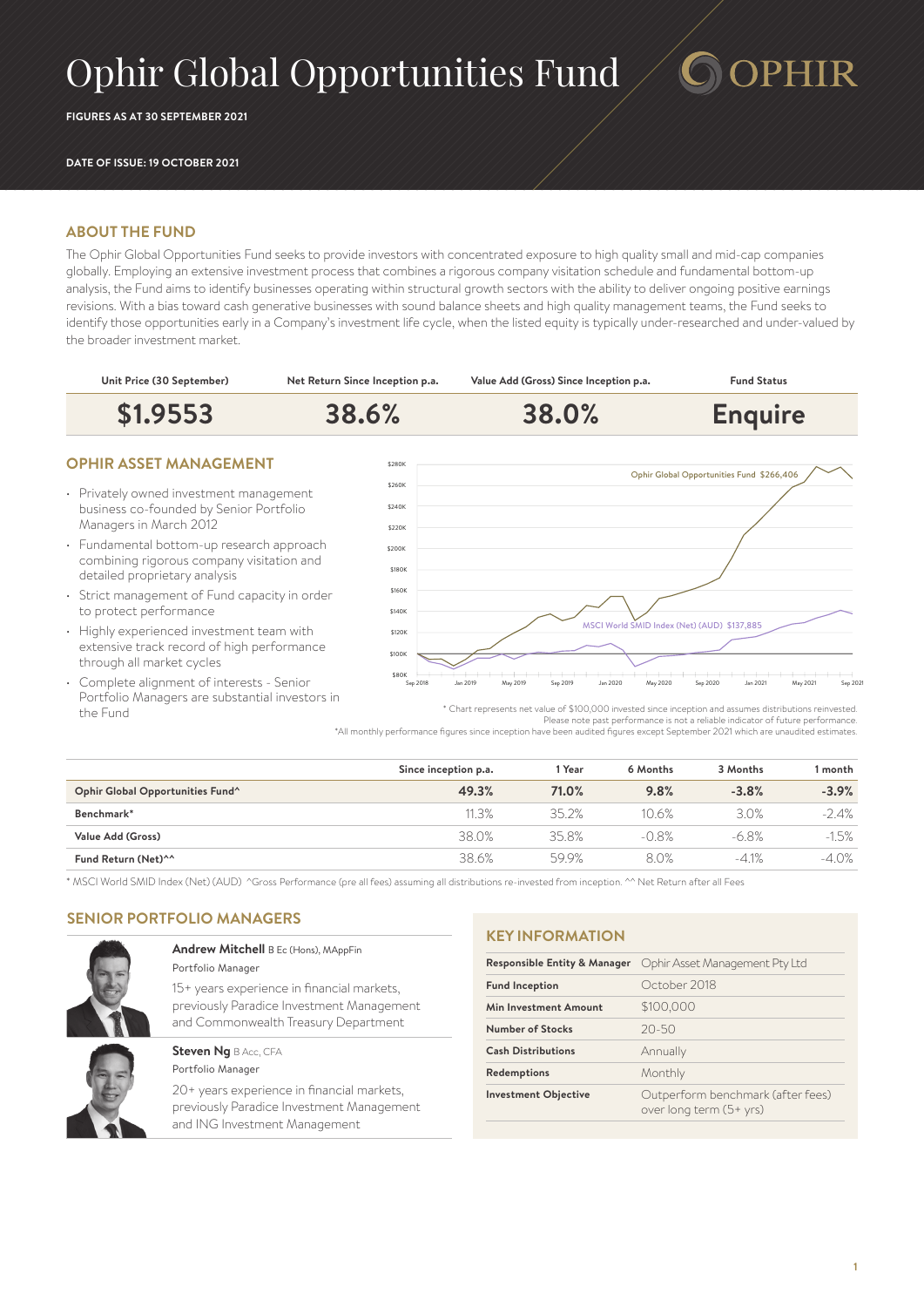# **ALLOCATION OF INVESTMENTS (as at 30 September 2021)**

# **PORTFOLIO SECTOR EXPOSURES GEOGRAPHIC EXPOSURES**



#### **PORTFOLIO CHARACTERISTICS (as at 30 September 2021)**

| <b>Number of Equity Holdings</b> |          |
|----------------------------------|----------|
| Cash                             |          |
| Avg. Market Cap                  | \$1.867m |

**PORTFOLIO METRICS (as at 30 September 2021)**

| <b>Price / Earnings</b> | 25 9x  |
|-------------------------|--------|
| <b>EPS Growth</b>       | -22.6% |
| Net Debt / EBITDA       |        |
|                         |        |

\*Numbers are sourced from Bloomberg. PE and EPS Growth is weighted average with a collar of 0 to 50 and Net Debt/EBITDA is weighted average with a collar of 0 to 10.

# **MARKET COMMENTARY**

September has historically been a weak month for share markets around the world. Some refer to this phenomenon as the "September Effect". While you can point the finger at different data points as evidence of this trend, there is often no consistent reason for this occurrence.

This year the September Effect was in full swing. During the month, the ASX Small Ords (-2.0%), ASX200 (-1.5%), S&P 500 (-4.7%), Nasdaq (-5.3%), MSCI Europe (-3.0%) and Russell 2000 (-3.0%) were all in the red.

One of the key reasons behind the pullback was the surge in bond yields towards the end of the month. This happened as the US Federal Reserve at its September committee meeting took a more hawkish turn, which was echoed by similar comments from the Bank of England. The Fed's Powell signalled they'll start tapering their quantitative easing program this year with a good probability rates hikes start in 2022. This was helped along with peaking Delta variant waves in many developed countries. The most notable moves higher were in long term real government bond yields, with inflation expectation remaining around cyclical highs.

Other factors that likely contributed to the September market fall include concerns around the Chinese real estate market, US debt ceiling issues and soaring energy prices.

A notable divergence in sector returns was from the Energy sector. The MSCI World Energy Index surged +9.5% while the MSCI World Index dropped -4.1% in September. The sector soared alongside thermal coal, natural gas and oil prices. A strong recovery in demand and a long-standing underinvestment in supply (due to the prior low price regime, environmental policies and geopolitical headwinds) appear to be boosting energy prices.

# **PORTFOLIO COMMENTARY**

September is an exciting month for us at Ophir as we can access management teams across the globe given both quarterly and half year reporting seasons have been completed in all regions. This meant we were able to spend a significant amount of time talking to companies outside of the portfolio, as well as ensuring those companies within the portfolio remain in strong positions in our eyes.

During September, the Ophir Global Opportunities Fund returned -4.0% (net of fees) versus the index which returned -2.4%. Since its inception in October 2018, the Fund has returned +38.6% p.a. (net of fees) while the index has increased +11.3% p.a.

We continue to remain comfortable with the core holdings within the Fund which has seen no changes to the top 10 holdings and small changes to the overall portfolio during the month.

The Fund has seen some modest underperformance over the very short term with the market taking some profit on some of our core holdings that have performed well this year, along with two positions in the portfolio not meeting our expectations.

Increasing interest rates impact market valuations, particularly for Growth style businesses where a big chunk of its valuation is derived from cashflows further out into the future. In a rising rate environment, we continue to be more cautious on exposure to those high growth businesses with very high valuations. It's worth noting that valuation is an imperative part of our analysis. This means we don't expose our funds to growth companies whose valuations aren't justified by their growth prospects. We also have a quality bias, meaning we look for companies with strong balance sheets, a strong management team and quality earnings.

The biggest contributor to performance in September was a relatively new position in the Fund that is the owner of a number of fitness brands in the United States and overseas. It is benefiting from a return to in-person fitness classes in the US and overseas and continues to expand through the acquisition of new brands and location rollouts.

In terms of our portfolio positioning, cash is relatively low, we have a modest bias towards businesses that are benefitting from economies reopening and we are underweight cyclical companies and interest rate sensitive stocks.